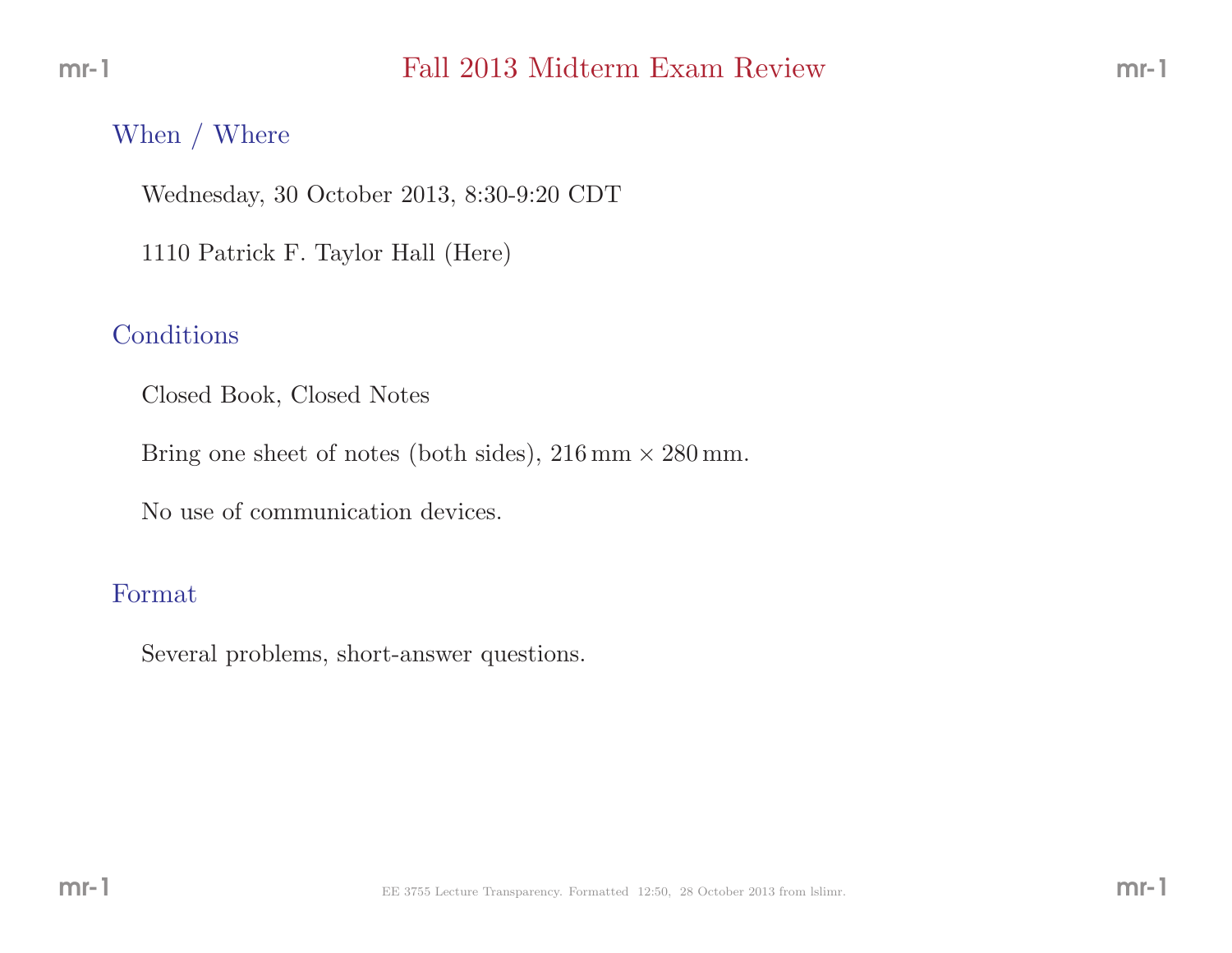#### Resources

Lecture "slides" used in class: http://www.ece.lsu.edu/ee3755/ln.html

Study Guides

 $\rm CLA\colon \texttt{http://www.ece.lsu.edu/ee3755/2013f/cla.pdf}$ 

 $\operatorname{Synthesis:}\ \texttt{http://www.ece.lsu.edu/ee3755/guides/syn.pdf}$  $\operatorname{Synthesis:}\ \texttt{http://www.ece.lsu.edu/ee3755/guides/syn.pdf}$  $\operatorname{Synthesis:}\ \texttt{http://www.ece.lsu.edu/ee3755/guides/syn.pdf}$  $\operatorname{Synthesis:}\ \texttt{http://www.ece.lsu.edu/ee3755/guides/syn.pdf}$  $\operatorname{Synthesis:}\ \texttt{http://www.ece.lsu.edu/ee3755/guides/syn.pdf}$ 

Solved tests and homework:. http://www.ece.lsu.edu/ee3755/prev.html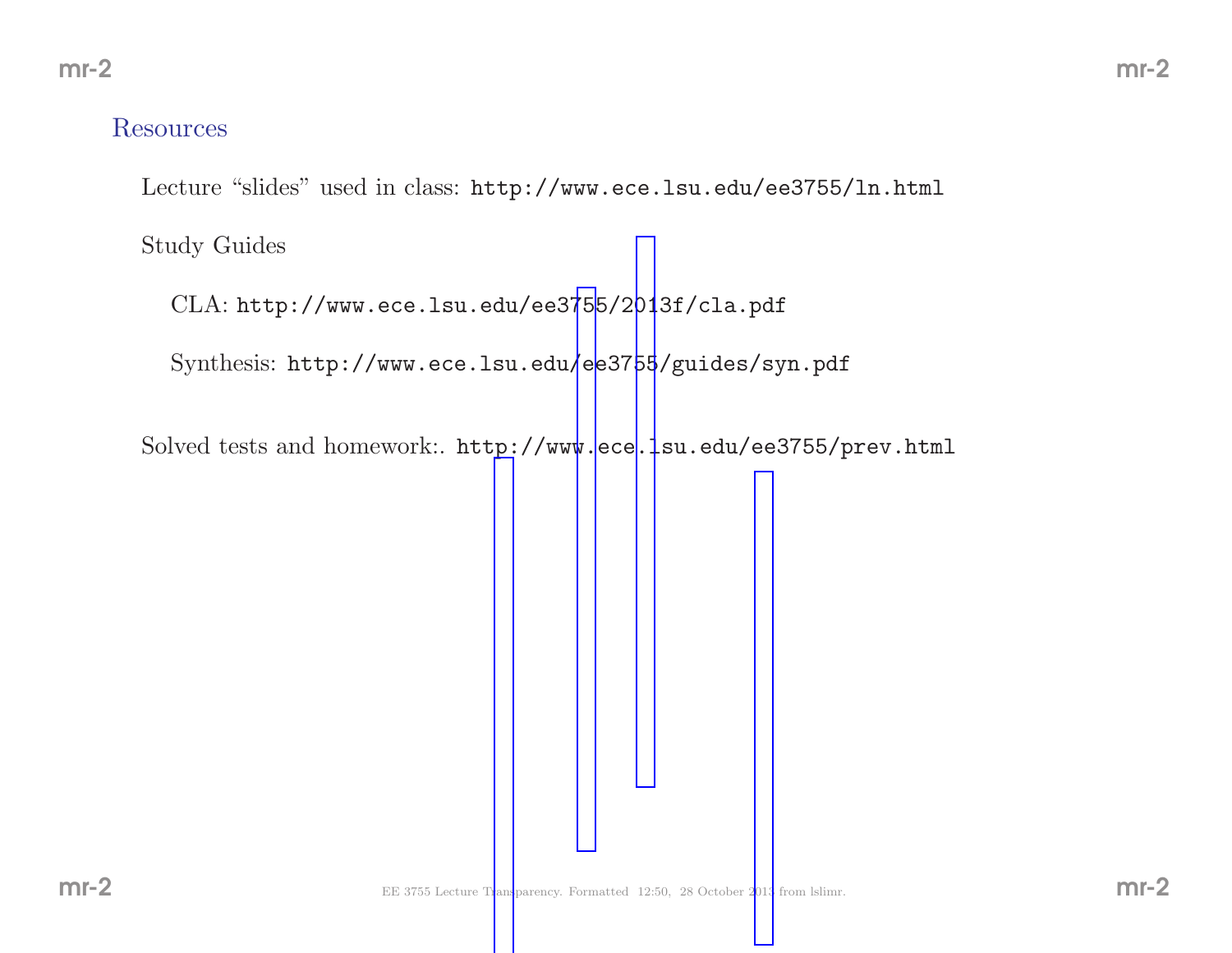## Topics for Exam

Everything up to and including Set 9, MIPS basic (pseudo instructions).

Material in lecture slides and homework.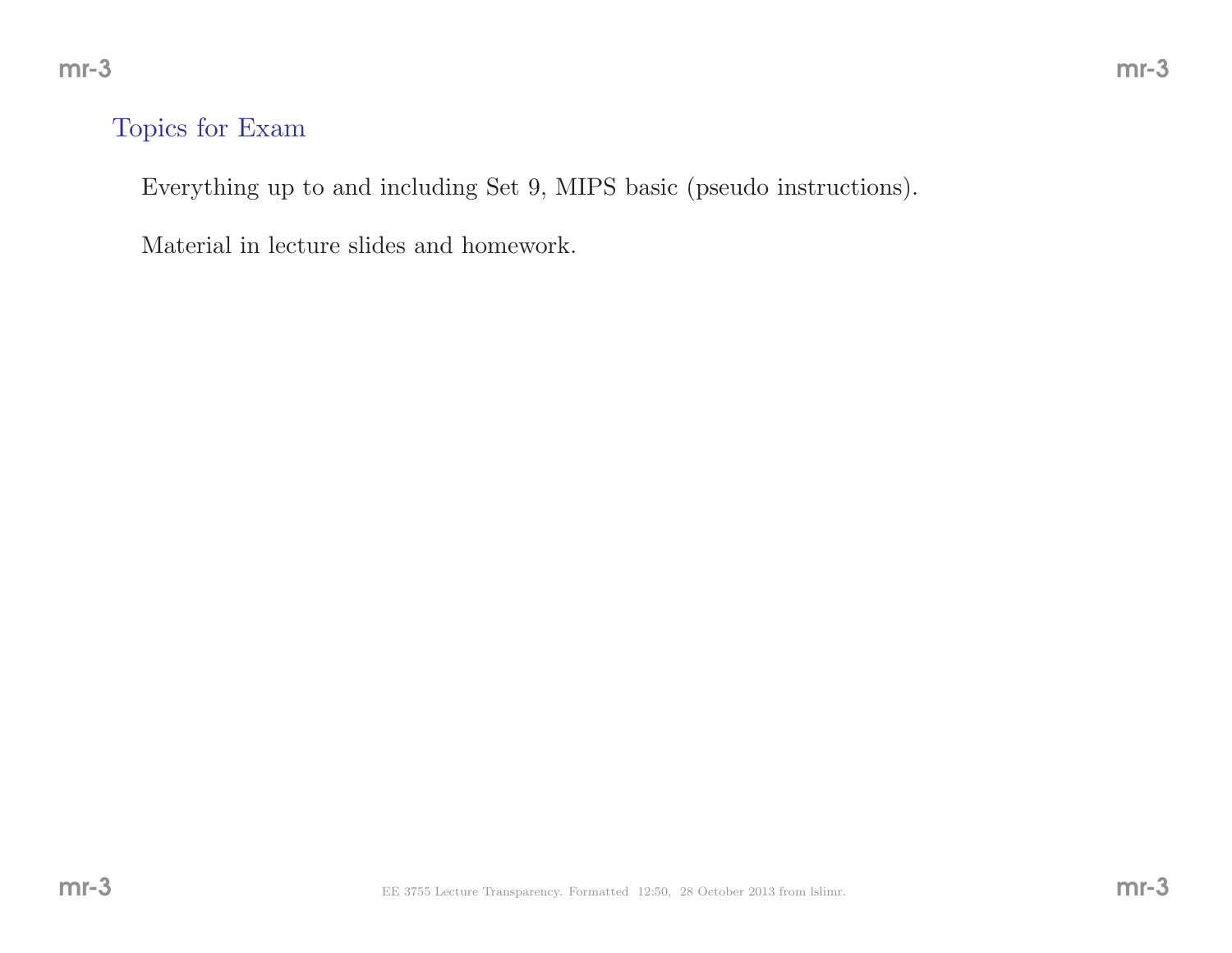#### Study Recommendations

Study this semester's homework assignments. Similar problems may appear on the exam.

 $Solve$  Old Problems—memorizing solutions **is not the same** as solving.

Following and understanding solutions **is not the same as** solving.

Use the solutions for brief hints and to check your own solutions.

#### Previous Midterms

Be sure to look at previous midterms.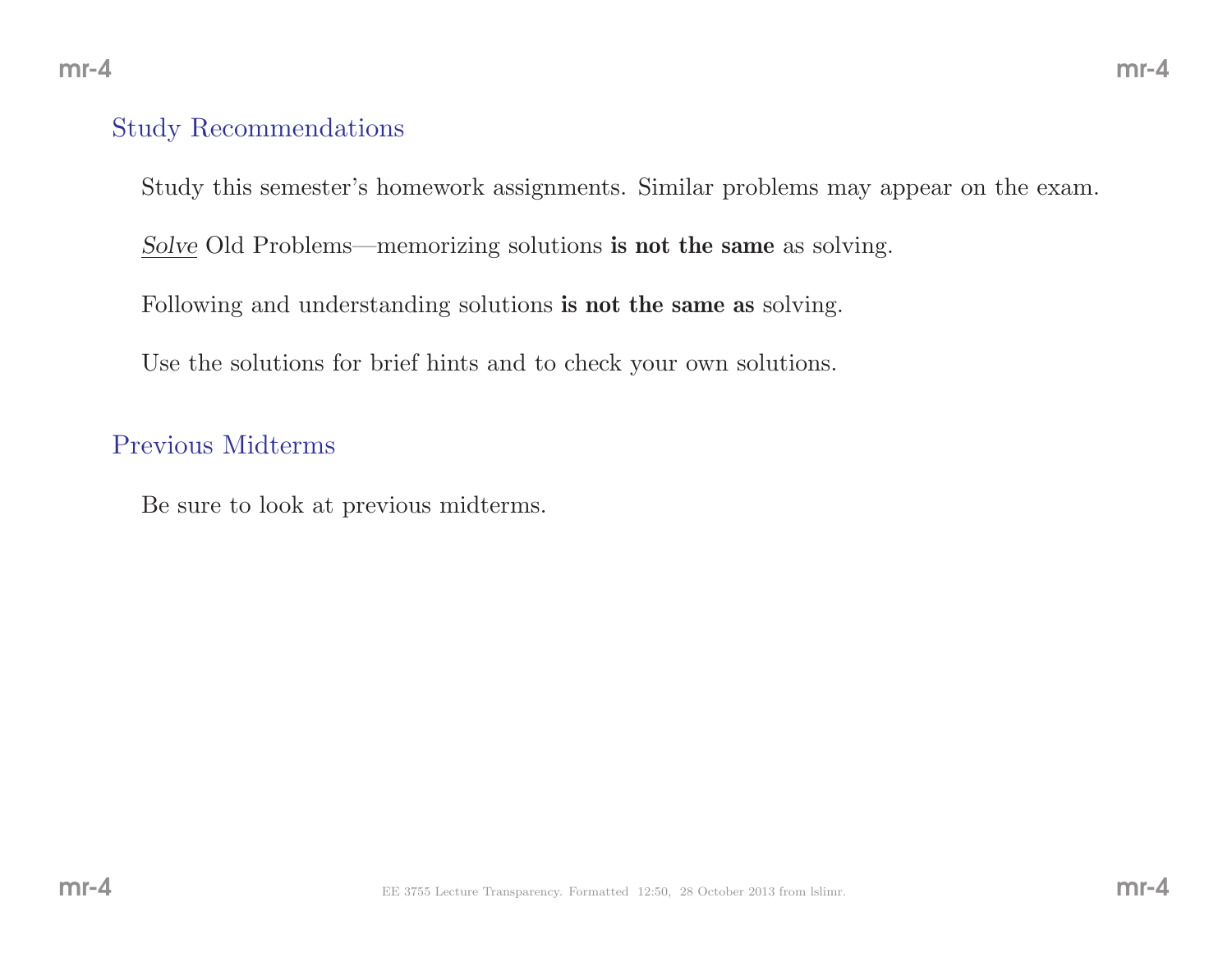## Verilog—Key Skills

Given <sup>a</sup> design in one form, write design in another:

Explicit Structural

Implicit Structural

Synthesizable Behavioral

Logic Diagram

Study Suggestion

Brown & Vranesic, Appendix A, elsewhere in text.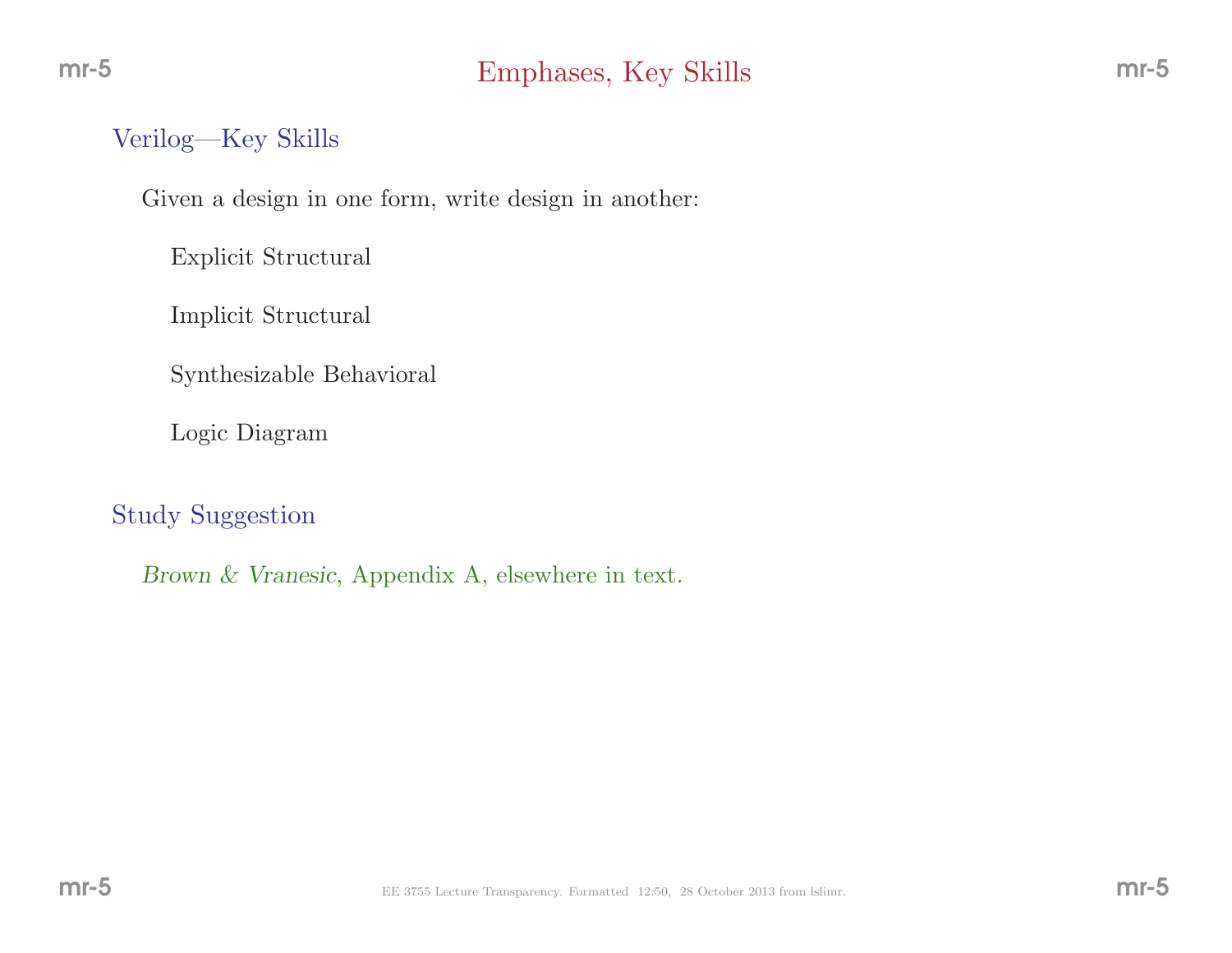## Logic Design Skills

Given <sup>a</sup> design, be able to:

Compute Cost

Compute Delay

Study Suggestion

CLA Handout,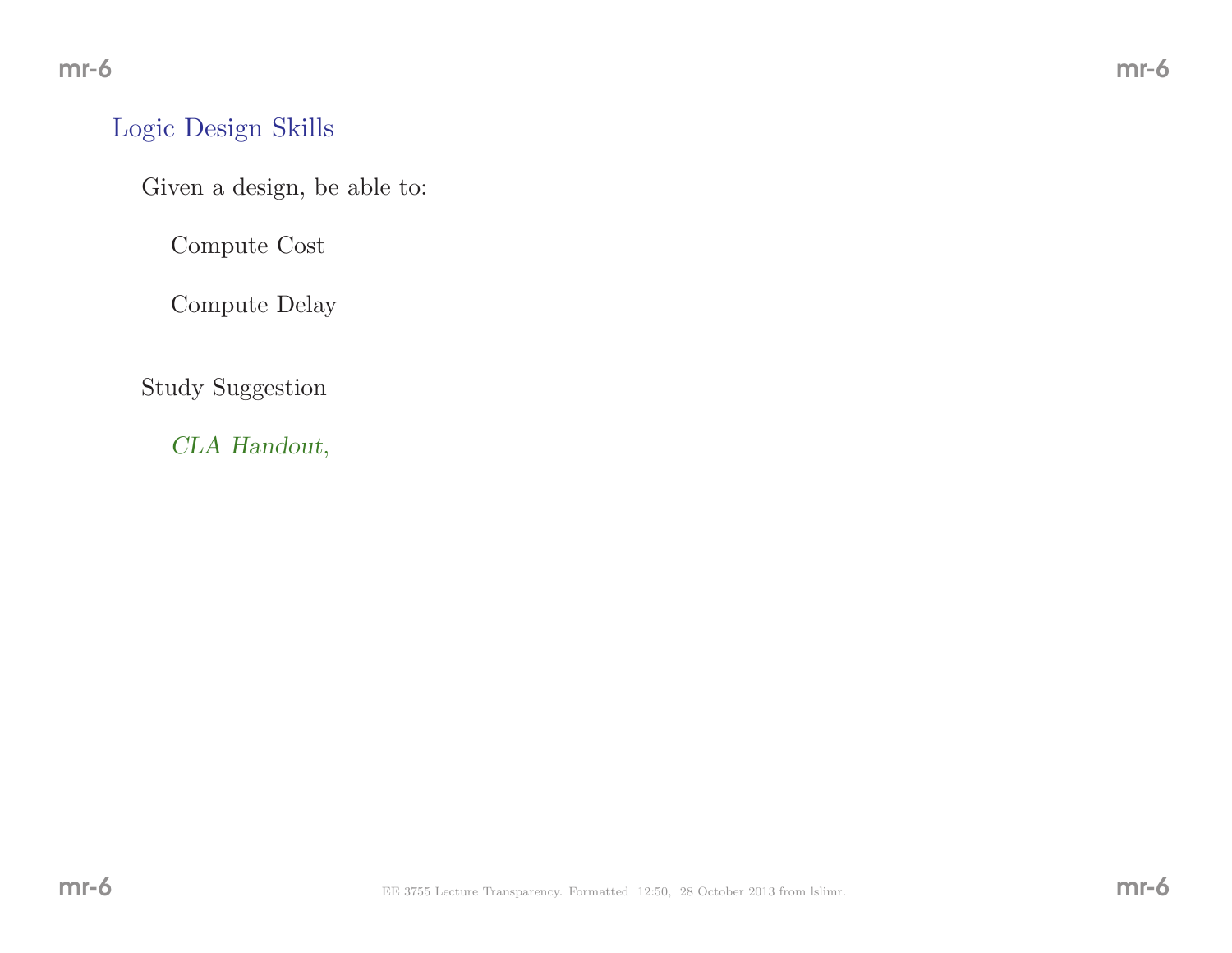## Verilog, The Simulation Language

Value Set

Know what **x** and **z** mean and how to generate and use them.

Modules and Instantiation

Continuous Assignment and Expressions

Implicit v. Explicit Structural Descriptions

Behavioral Code

Study Suggestion

Brown & Vranesic, Appendix A, elsewhere in text.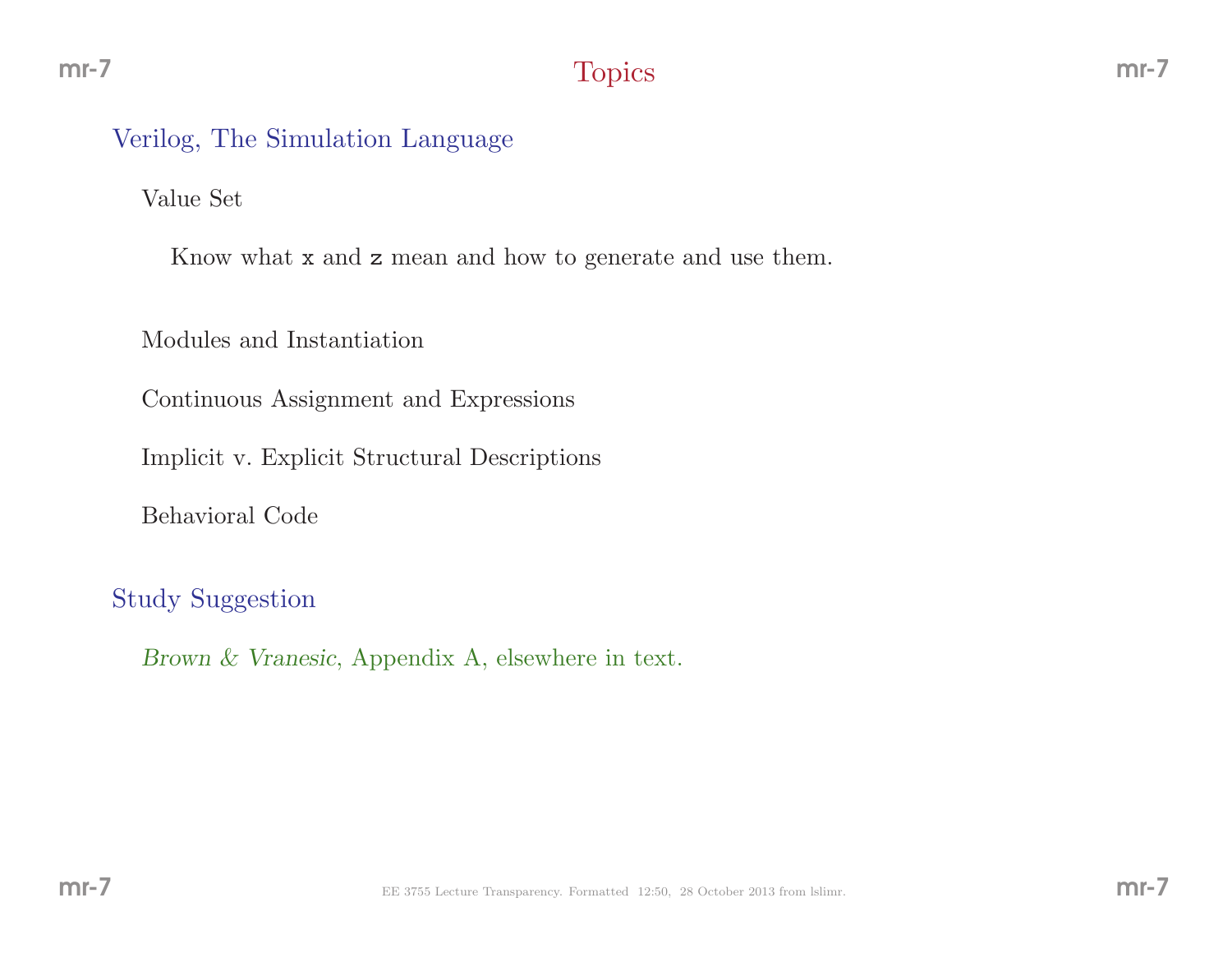## Verilog, Design Flow and Synthesis

HDL Terminology

Brown & Vranesic, Section 2.9

Design Flow

Inference and Libraries

Combinational Logic Synthesis

Sequential Logic Synthesis

Study Suggestion

Synthesis Handout,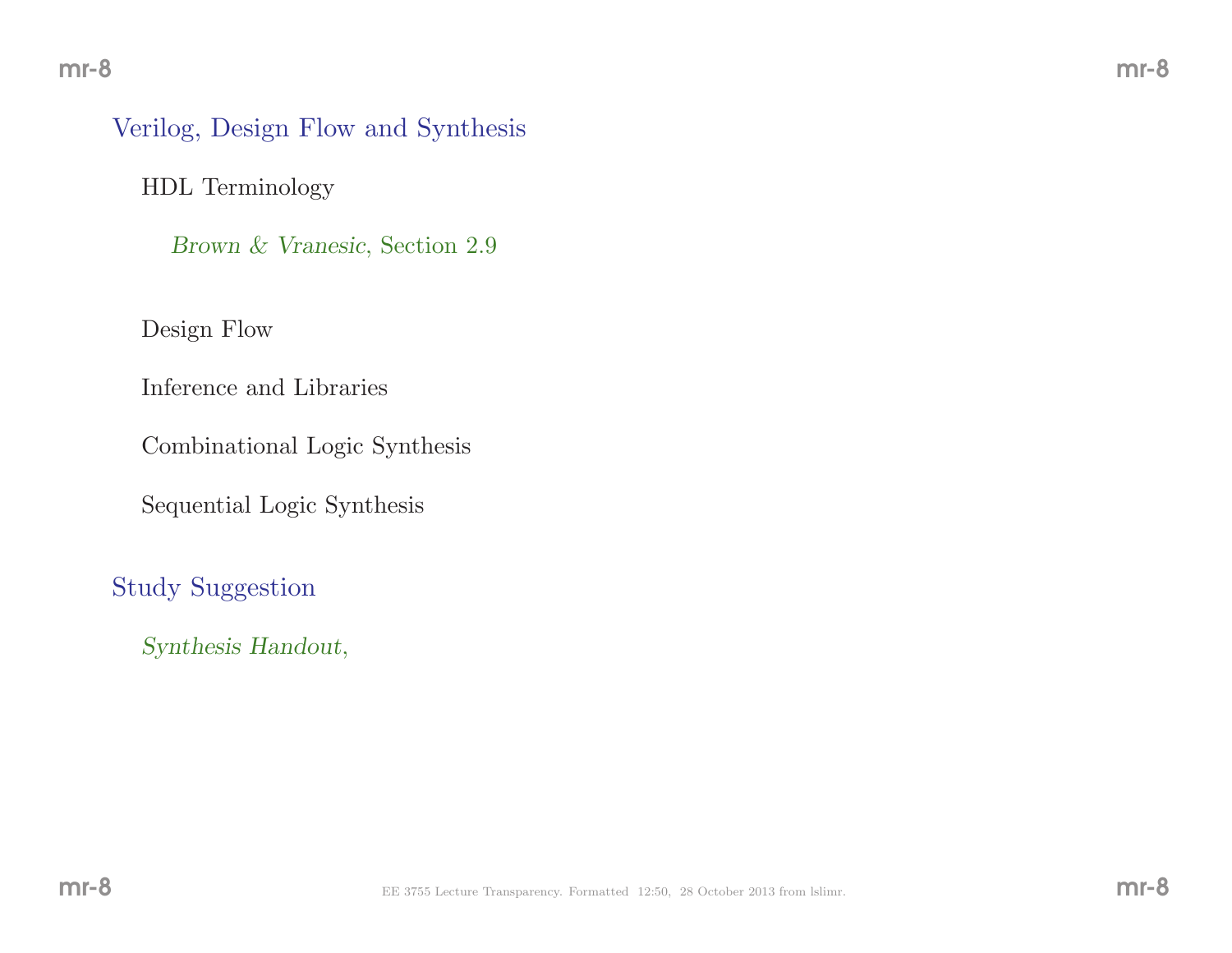### Computer Arithmetic

Integer Adders

Carry Lookahead

Brown & Vranesic, Section 5.4

Hierarchical Adders

CLA Handout,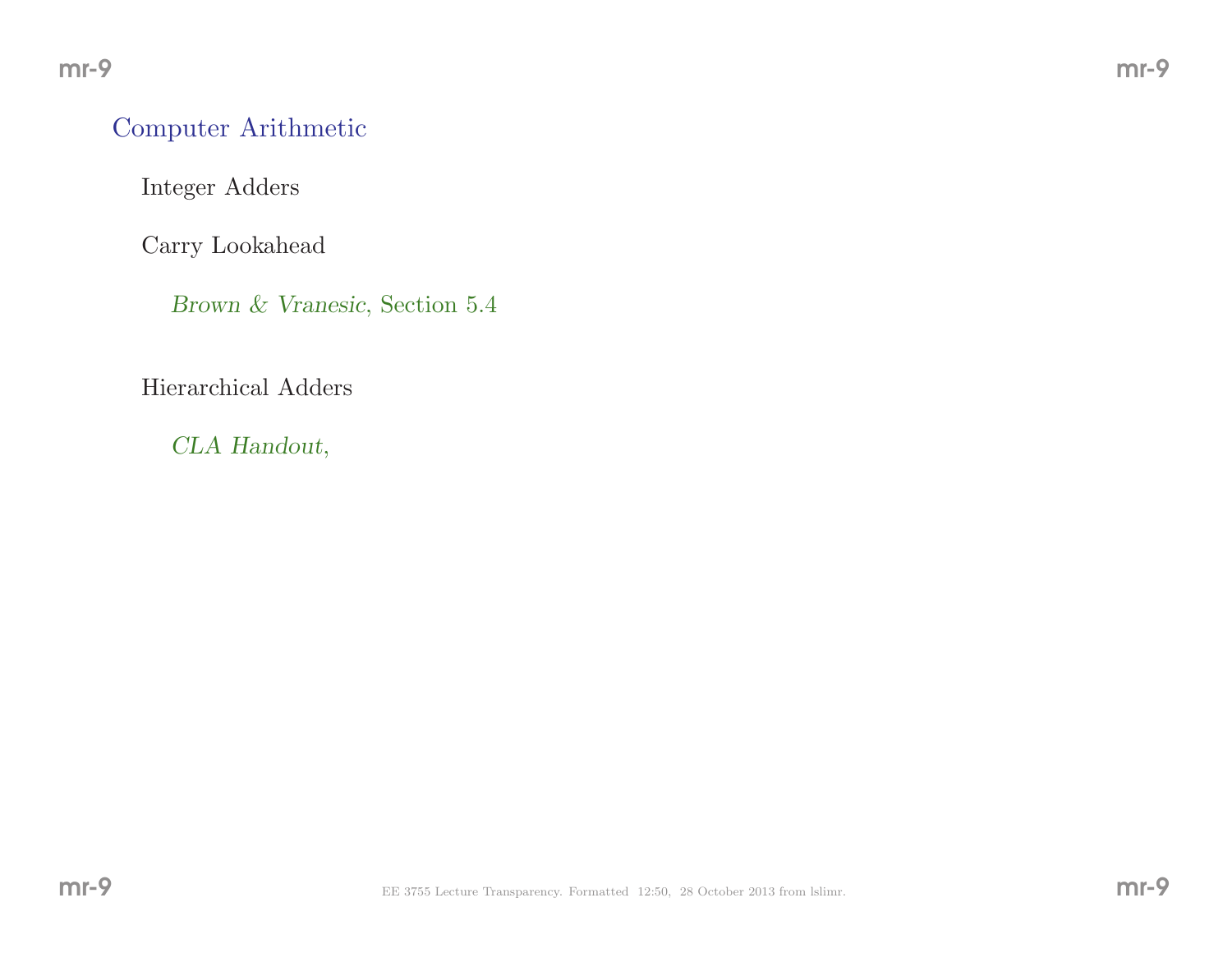## Integer Multipliers

Patterson & Hennessy, 4th Ed., Section 3.3

Simple and streamlined multipliers.

Ordinary radix-n multiplier and Booth recoding multiplier.

Integer Dividers

Patterson & Hennessy, 4th Ed., Section 3.4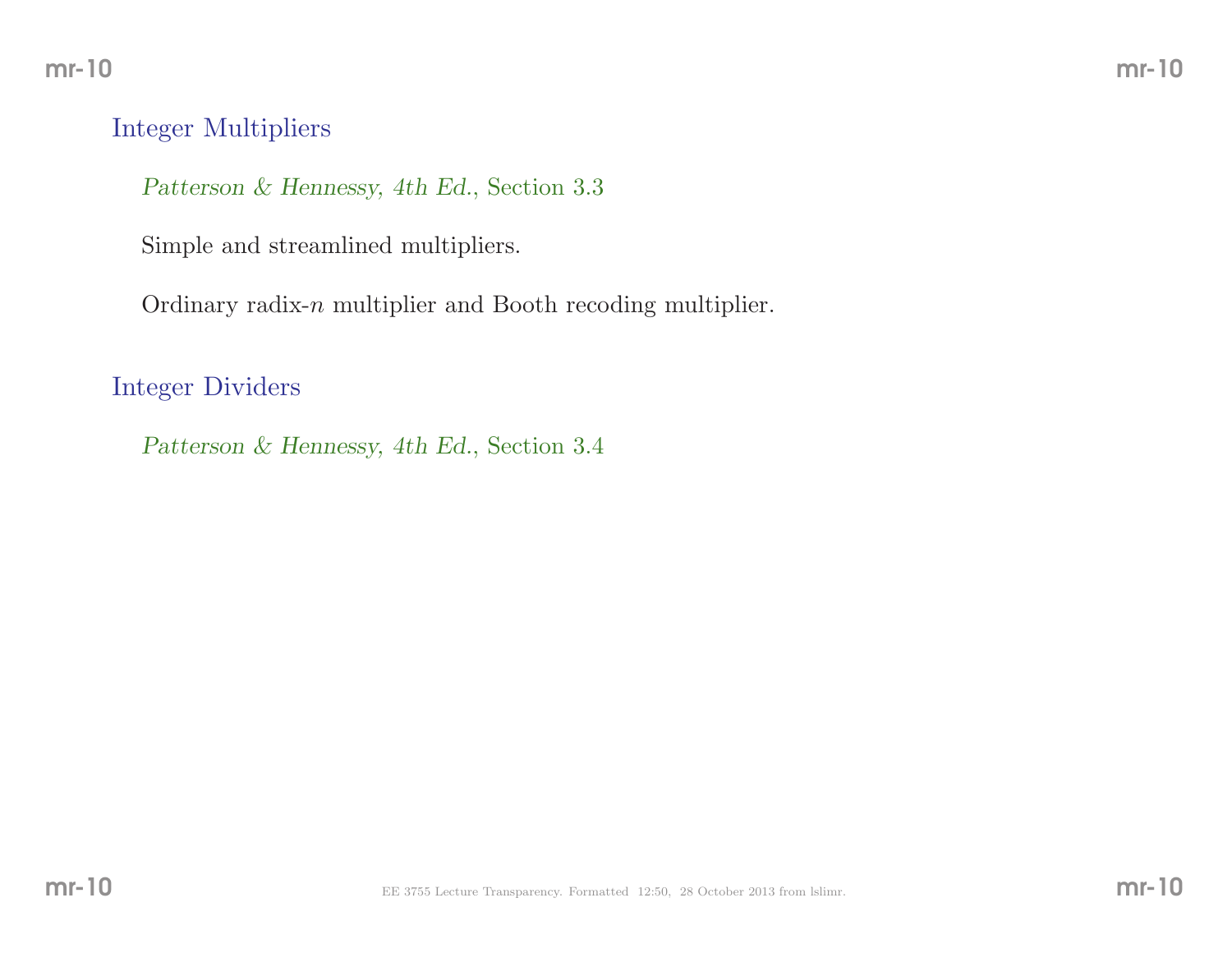mr-11

## FP Arithmetic

Patterson & Hennessy, 4th Ed., Section 3.5

Working with numbers in binary scientific notation.

IEEE <sup>754</sup> Format

FP Adder